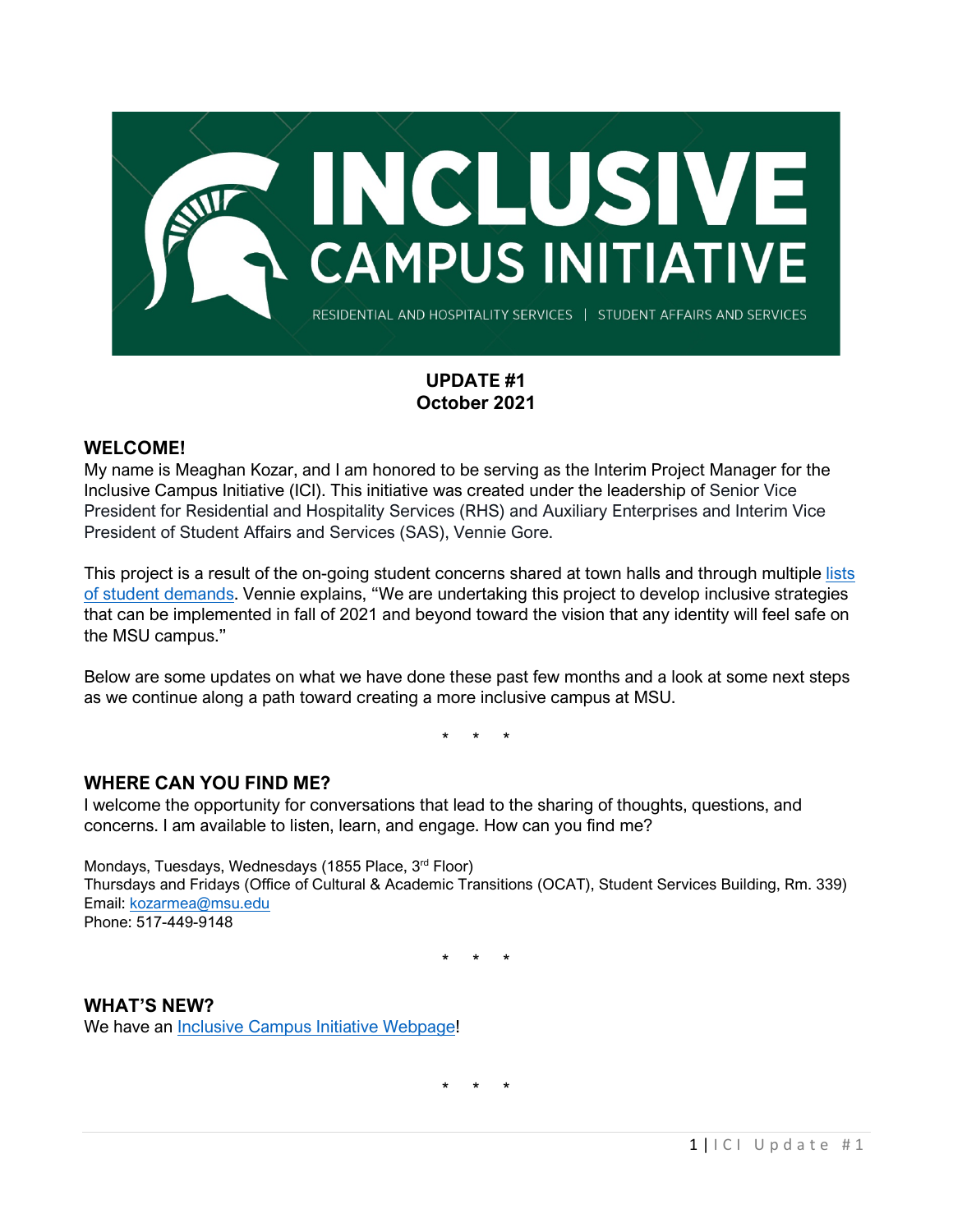# **ICI COMMITTEE HIGHLIGHTS**

In addition to serving on the ICI planning committee, our committee members are actively involved in promoting DEI efforts across campus. Here are just a few highlights:

#### *Kelly High McCord and Christine So were featured on WKAR podcast:*

[Space and Grace: Mitigating Bias as Spartans Return to Campus podcast featuring Kelly High McCord and](https://www.wkar.org/show/msu-today-with-russ-white/2021-08-14/space-and-grace-mitigating-bias-as-spartans-return-to-campus)  [Christine So](https://www.wkar.org/show/msu-today-with-russ-white/2021-08-14/space-and-grace-mitigating-bias-as-spartans-return-to-campus)

#### *Dr. Heather Shea, Maggie Chen-Hernandez, Eduardo Olivo (new ICI committee member) and I served on a panel during resident assistant (RA) and intercultural aide (ICA) staff training:*

(Picture on left) ICI committee members along with Captain Florene McGlothian-Taylor, Dr. Jeanne Gazel (MRULE/ICA Program), and Acting Associate Vice President and Title IX Coordinator Nicole Schmidtke, served on an ["ADP Procedures](https://civilrights.msu.edu/policies/) in Resident Education and Housing Services and Partners Panel" during RA/ICA Training.

## *Murray Edwards (founder) and Juan Flores celebrate 25 years of OCAT's MAGIC Program.*

(Picture on right) Students participate virtually in the 25<sup>th</sup> Annual MAGIC Program. MAGIC is a summer transition program for incoming MSU students to help them navigate the academic, cultural, professional, and social challenges that may impact a student's success at MSU.



\* \* \*

### **ICI SUMMIT**

On July 26 and 28, we held the Inclusive Campus Initiative summit that served as a springboard for the year-long initiative. The planning committee, comprised of staff from RHS and SAS volunteers, dedicated their time to meet throughout the summer to plan the two-day event. The summit was attended by over 100 RHS and SAS staff with a sprinkling of campus partners convening to strategize ways we can support student concerns demonstrated through four lists of demands. These lists included Black Student Alliance (now Black Students' Alliance), 10-point plan for Diversity, Equity, and Inclusion, Employee Pride and Inclusion Coalition (EPIC), and the Asian and Pacific Islander Desi American (APIDA) student community. One of the key components of the summit focused on understanding the importance of listening to student concerns and challenges.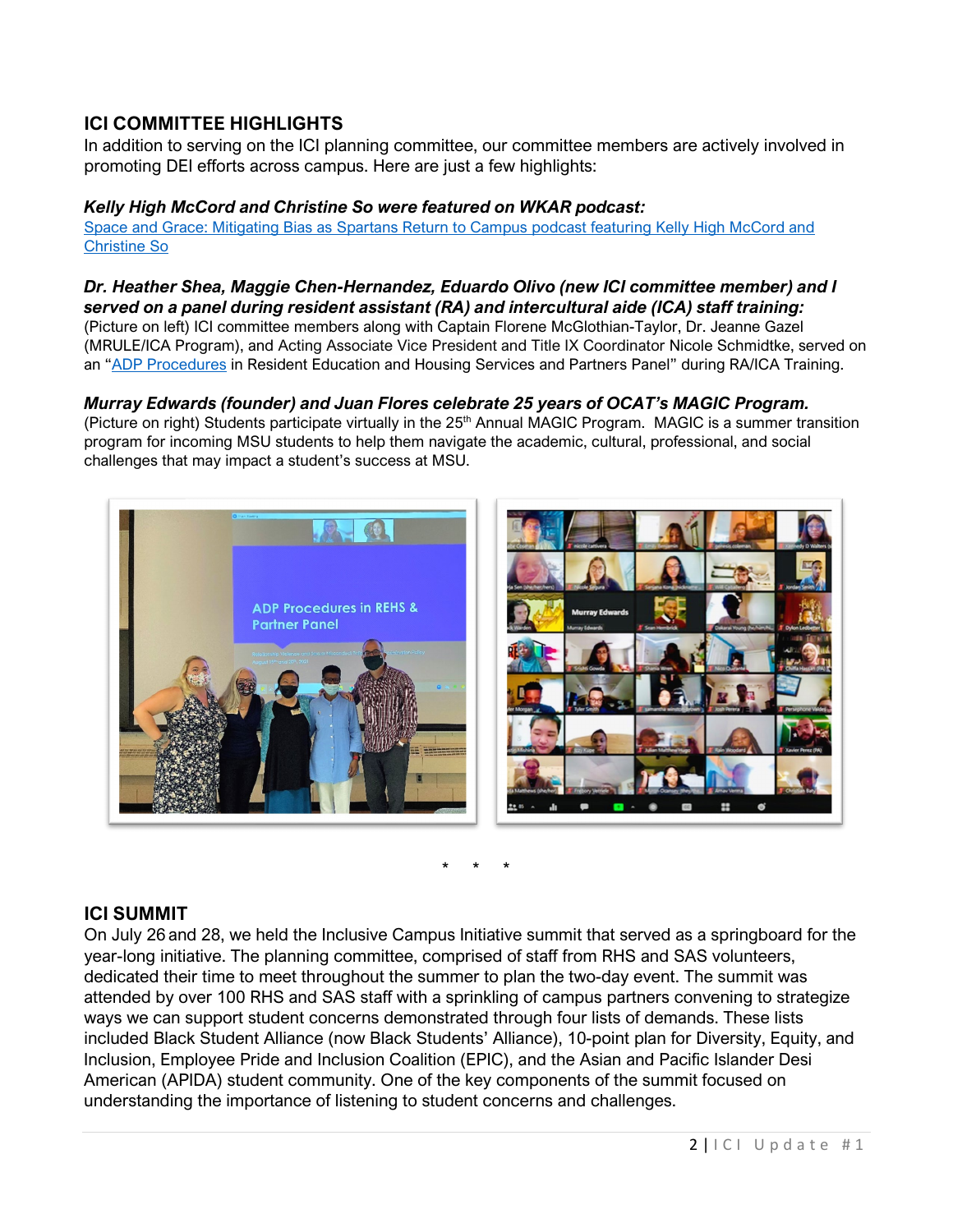Day Two of the summit engaged the audience in reflection and awareness of how they could individually and collectively create a more inclusive environment for our students. Audience members then began to make recommendations for ways to support the [student list of demands](https://ocat.msu.edu/student-list-of-demands/) while also beginning to address new challenges raised by students on day one of the summit.

Next steps include reviewing summit recommendations and reconvening the planning committee to create follow-up opportunities for RHS, SAS staff and campus partners as we continue to strategize the ways we can support our students.

If you could not attend the summit, I encourage you to view the student voices video compilation. [View student voices](https://mediaspace.msu.edu/media/ICI+Summit+Student+Voices+B.mp4/1_x3vq2571) compilation video.

\* \* \*

### **INCLUSIVE CAMPUS VIRTUAL COMMUNITY FORUMS – Student-centered DEI**

We have completed two ICI Virtual Community Forums with three more dates scheduled. The ICI Virtual Community Forums aim to provide a consistent space for increasing communication and visibility of DEI efforts that are student-centered on campus. These forums create an opportunity for students to share concerns, ask questions, and engage in a discussion with a guest administrator about a topic centered on campus safety. All forums are recorded and are available on the [Inclusive Campus website.](https://ocat.msu.edu/inclusive-campus-initiative/)

- Campus Safety Policing @ MSU with Vice President for Public Safety and Chief of Police, Marlon C. [Lynch video recording](https://mediaspace.msu.edu/media/Inclusive+Campus+Initiative+Virtual+Community+Forum+9.27.2021+Guest+Marlon+C.+Lynch/1_ct6bt739)
- [Campus Safety with Chief Diversity Officer, Dr. Jabbar R. Bennett video recording](https://mediaspace.msu.edu/media/Inclusive+Campus+Initiative+Virtual+Community+Forum+9.13.2021+Guest+Dr.+Jabbar+R.+Bennett/1_psuy9k1v)

#### **Upcoming Forums**

Monday, Oct. 11 – Topic: Campus Safety – COVID-19 Open Forum **[REGISTER HERE](https://msu.co1.qualtrics.com/jfe/form/SV_22Yt4saE7MbAnmm)**

**\*SAVE THE DATE for a special community forum COVID Webinar featuring guests** *President Stanley, Provost Woodruff and Dr. David Weismantel Wednesday, Oct. 20.\**

Monday, Nov. 1 – Topic: Campus Safety – DACA, \*Hosted by DreaMSU Monday, Nov. 15 – Topic TBA, \*Hosted by Black Students' Alliance

\*All forums are held 5-6:15 p.m. EST.\*

\* \* \*

#### **STUDENT SUCCESS LAUNCH**

The ICI was featured alongside the [DEI Strategic Plan](https://president.msu.edu/initiatives/dei-plan/dei-report-and-plan.html) at this year's APUE Student Success Launch held Sept. 20 at the Kellogg Center. Vennie shared with the audience the ICI project vision and origin while explaining the three areas that make up the framework of the ICI campus ecosystem as: 1.) Develop a sense of belonging across identity groups, 2.) Develop strategies for programming and communications, and 3.) Develop strategies for supporting student groups in program and funding efforts. Following Vennie, I mapped out some of the ICI accomplishments and provided a brief update on next steps.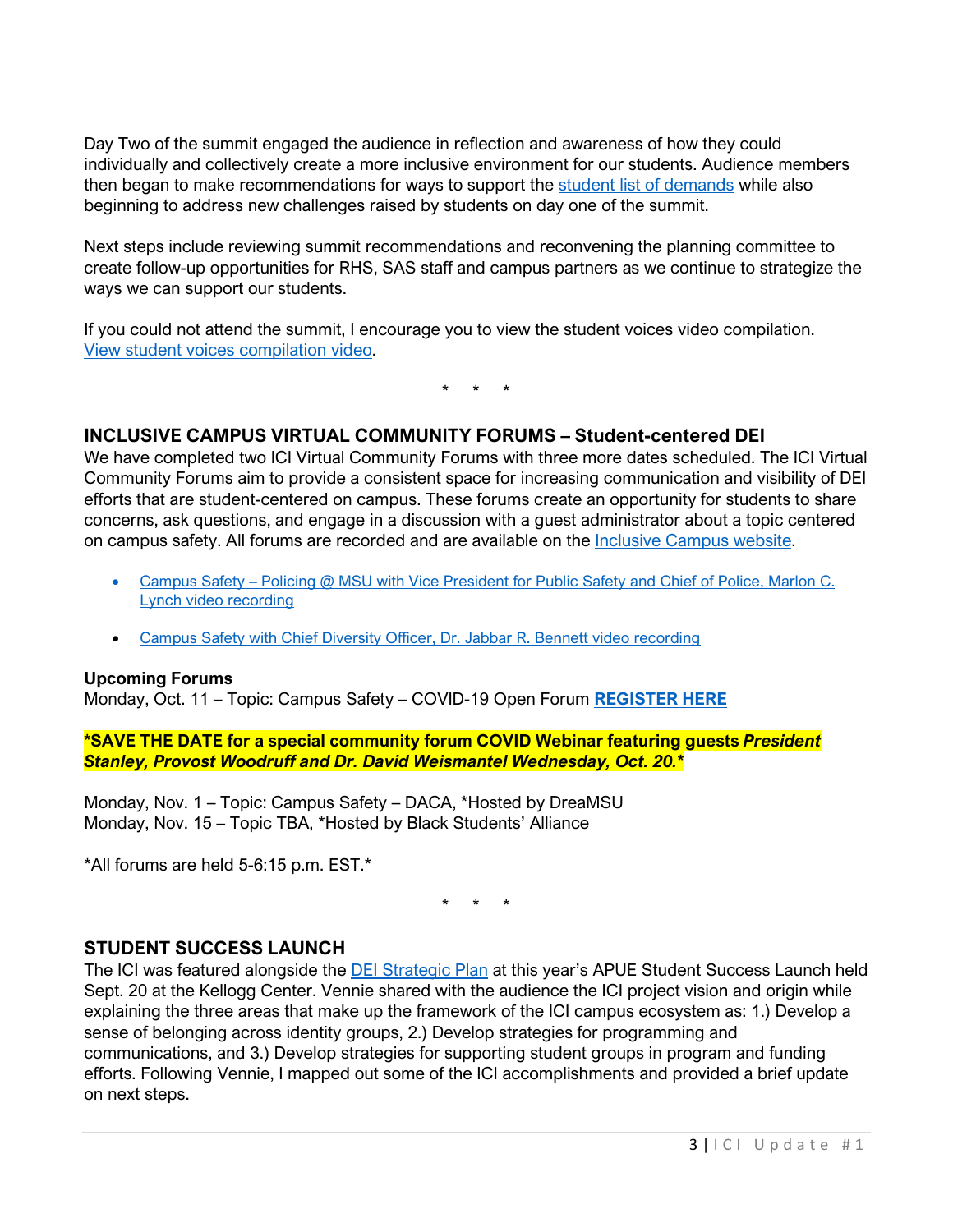### \* \* \*

# **CAMPUS PARTNERSHIPS AND ON-GOING ICI PROJECTS**

#### *CAPS partnership with ICI Virtual Community Forums:*

We are fortunate to be able to partner with MSU Counseling & Psychiatric Services (CAPS) for the ICI Virtual Community Forums. Through CAPS representative, Dr. Swapna Hingwe, associate director of Psychiatry, our forums offer resources and support for our students' mental health wellness. Dr. Hingwe's presence and engagement at the forums is a critical component for keeping this virtual space safe for our students and community. One exciting way she positively engages with our students is in providing reflection questions for the audience to think about as they grapple with the difficult topic with campus safety.

#### *The Yellow Whistle Project*

The Yellow Whistle Project is a literal and metaphoric campaign to create awareness as it calls us to "blow the whistle" on the racism, xenophobia and violence directed toward the Asian American and Pacific Islander (AAPI) community that has been heightened by the pandemic. When Diversity and Inclusion Communications Manager Henry Mochida, reached out to me about whether I would be interested in supporting bringing the whistles to campus, I responded emphatically, "Let's make this happen!" You may recognize a few faces below from those who also support this campaign. Learn more about [The Yellow Whistle.](https://www.theyellowwhistle.org/)



#### *Mapping MSU's History of Activism:*

As we look for ways to create a more inclusive campus, particularly for our students, let's remember that inclusion has not always been embraced at MSU. It has often been those from marginalized communities and allies who have raised their voices in the fight for inclusion who have led the way. Missing from our conversations of inclusion is a history of MSU activism. I am partnering with Assistant Director of Detroit M.A.D.E. Scholars Program Dr. Joy Hannibal and African and African American Studies Librarian Erik Ponder on a project that will celebrate the impact of student activism at MSU. Next steps include forming a small committee with MSU community members interested in this project.